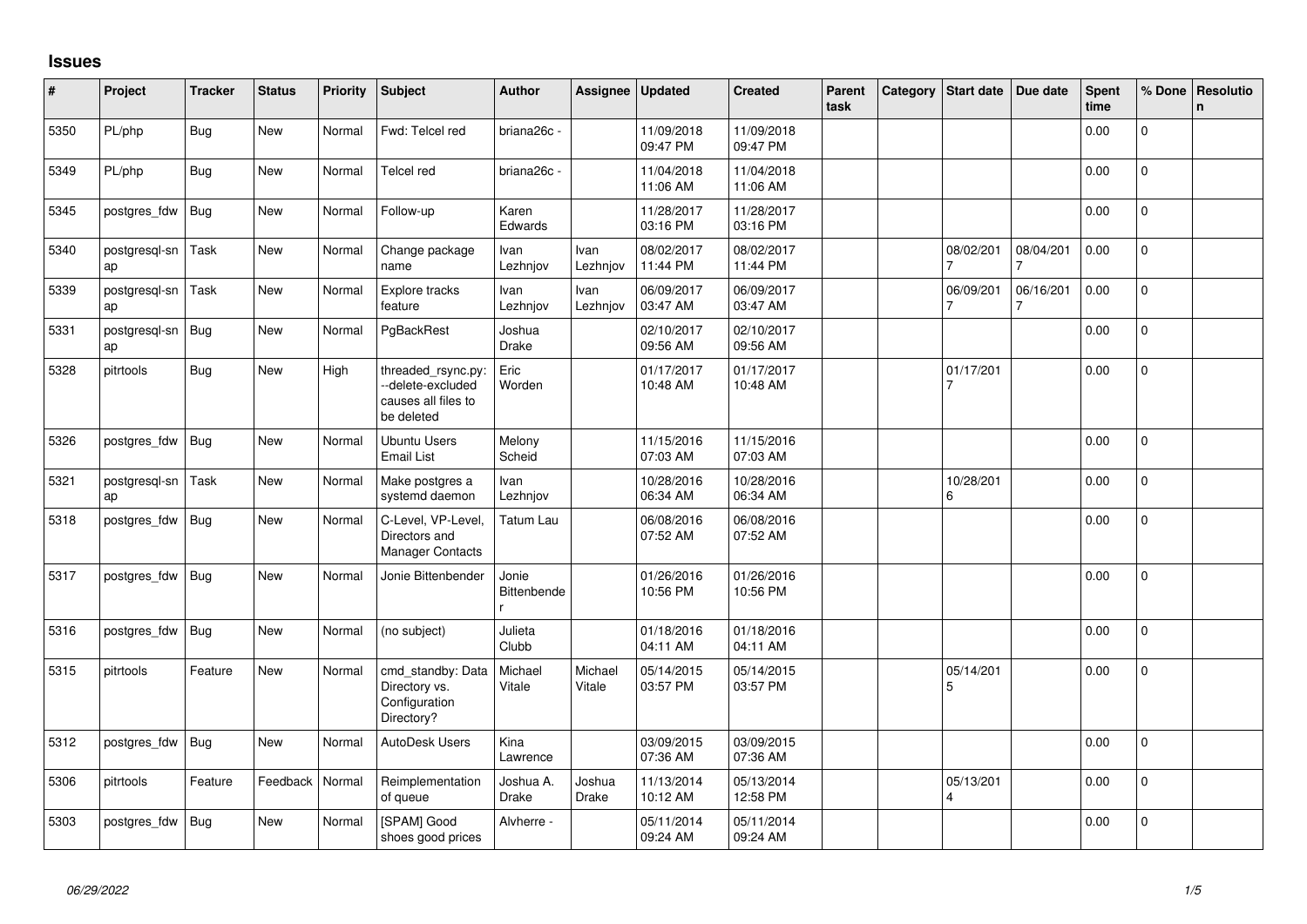| $\vert$ # | Project      | <b>Tracker</b>  | <b>Status</b> | <b>Priority</b> | <b>Subject</b>                                                                                               | <b>Author</b>          | Assignee          | <b>Updated</b>         | <b>Created</b>         | Parent<br>task | Category | Start date                  | Due date                    | <b>Spent</b><br>time | % Done         | Resolutio<br>$\mathsf{n}$ |
|-----------|--------------|-----------------|---------------|-----------------|--------------------------------------------------------------------------------------------------------------|------------------------|-------------------|------------------------|------------------------|----------------|----------|-----------------------------|-----------------------------|----------------------|----------------|---------------------------|
| 5301      | postgres_fdw | <b>Bug</b>      | <b>New</b>    | Normal          | My husband loves<br>Jacob & Co                                                                               | Postgres<br>fdw        |                   | 05/08/2014<br>03:17 AM | 05/08/2014<br>03:17 AM |                |          |                             |                             | 0.00                 | $\Omega$       |                           |
| 5292      | postgres fdw | Bug             | <b>New</b>    | Normal          | [SPAM] Good<br>shoes good prices                                                                             | Ladyregina             |                   | 04/11/2014<br>02:06 PM | 04/11/2014<br>02:06 PM |                |          |                             |                             | 0.00                 | $\mathsf{O}$   |                           |
| 5291      | postgres_fdw | <b>Bug</b>      | New           | Normal          | Great watches at<br>cut-prices                                                                               | Jkawasaki <sub>'</sub> |                   | 04/11/2014<br>07:30 AM | 04/11/2014<br>07:30 AM |                |          |                             |                             | 0.00                 | $\overline{0}$ |                           |
| 5265      | pitrtools    | Feature         | New           | Normal          | Avoid the need to<br>manually edit<br>postgresql.conf<br>files                                               | Alexey<br>Klyukin      | Alexey<br>Klyukin | 05/22/2013<br>05:40 AM | 09/17/2012<br>04:13 AM |                |          | 09/17/201<br>$\overline{c}$ | 09/30/201<br>$\overline{c}$ | 0.00                 | 0              |                           |
| 5263      | pitrtools    | Discussio<br>n. | New           | Normal          | PITRTools ini<br>configuration files<br>are too complex                                                      | Alexey<br>Klyukin      | Alexey<br>Klyukin | 05/22/2013<br>05:41 AM | 09/17/2012<br>04:03 AM |                |          | 09/17/201<br>$\mathbf 2$    | 09/30/201<br>2              | 0.00                 | 0              |                           |
| 5260      | PL/php       | Bug             | <b>New</b>    | High            | The function could<br>not return varchar<br>string -- When<br>there is function<br>definition in<br>includes | anthony<br>chen        |                   | 11/04/2011<br>08:57 AM | 11/02/2011<br>11:16 PM |                |          | 11/02/201<br>1              | 11/11/201                   | 0.00                 | $\mathbf 0$    |                           |
| 5259      | PL/php       | Feature         | <b>New</b>    | Normal          | Add support for<br>anonymous DO<br>blocks.                                                                   | Alexey<br>Klyukin      |                   | 05/27/2011<br>05:52 AM | 05/27/2011<br>05:52 AM |                |          | 05/27/201                   |                             | 0.00                 | 0              |                           |
| 5258      | PL/php       | Bug             | New           | Normal          | Get rid of the<br>trusted PL/PHP                                                                             | Alexey<br>Klyukin      |                   | 05/27/2011<br>05:43 AM | 05/27/2011<br>05:43 AM |                |          | 05/27/201                   |                             | 0.00                 | $\Omega$       |                           |
| 5257      | postgres.js  | Support         | New           | Normal          | method to catch<br>error on<br>connection?                                                                   | Rick<br>Harding        |                   | 05/26/2011<br>09:15 AM | 05/26/2011<br>09:15 AM |                |          | 05/26/201<br>$\overline{1}$ |                             | 0.00                 | $\mathbf 0$    |                           |
| 5256      | PL/php       | Discussio<br>n  | New           | Normal          | Creating a PL/php<br>distribution                                                                            | Joshua<br>Drake        |                   | 05/26/2011<br>01:44 PM | 05/21/2011<br>06:36 PM |                |          | 05/21/201                   |                             | 0.00                 | $\Omega$       |                           |
| 5255      | PL/php       | <b>Bug</b>      | New           | Normal          | support<br><b>TRUNCATE</b><br>triggers                                                                       | Álvaro<br>Herrera      |                   | 05/21/2011<br>04:29 PM | 05/21/2011<br>04:29 PM |                |          | 05/21/201<br>1              |                             | 0.00                 | $\mathbf 0$    |                           |
| 5236      | PL/php       | Feature         | New           | Normal          | pg_raise to PHP<br>Object                                                                                    | Moisés P.<br>Sena      |                   | 07/29/2010<br>11:08 AM | 07/29/2010<br>11:07 AM |                |          | 07/29/201<br>$\Omega$       |                             | 0.00                 | $\mathbf 0$    |                           |
| 5235      | PL/php       | Feature         | New           | Normal          | SPI Object and not<br>function                                                                               | Moisés P.<br>Sena      |                   | 07/29/2010<br>10:48 AM | 07/29/2010<br>10:48 AM |                |          | 07/29/201<br>0              |                             | 0.00                 | $\overline{0}$ |                           |
| 5225      | PL/php       | <b>Bug</b>      | New           | Normal          | Unable to build<br>PL/php on OS X<br>(PHP 5.3)                                                               | Alexey<br>Klyukin      | Alexey<br>Klyukin | 05/27/2011<br>05:05 AM | 06/29/2010<br>05:25 AM |                |          | 06/29/201<br>$\Omega$       |                             | 0.00                 | 0              |                           |
| 5000      | Simpycity    | Bug             | <b>New</b>    | Urgent          | <b>Automatic Rollback</b><br>Fix.                                                                            | Lacey<br>Powers        | Aurynn<br>Shaw    | 04/29/2009<br>11:22 AM | 04/29/2009<br>11:22 AM |                |          |                             |                             | 0.00                 | $\overline{0}$ |                           |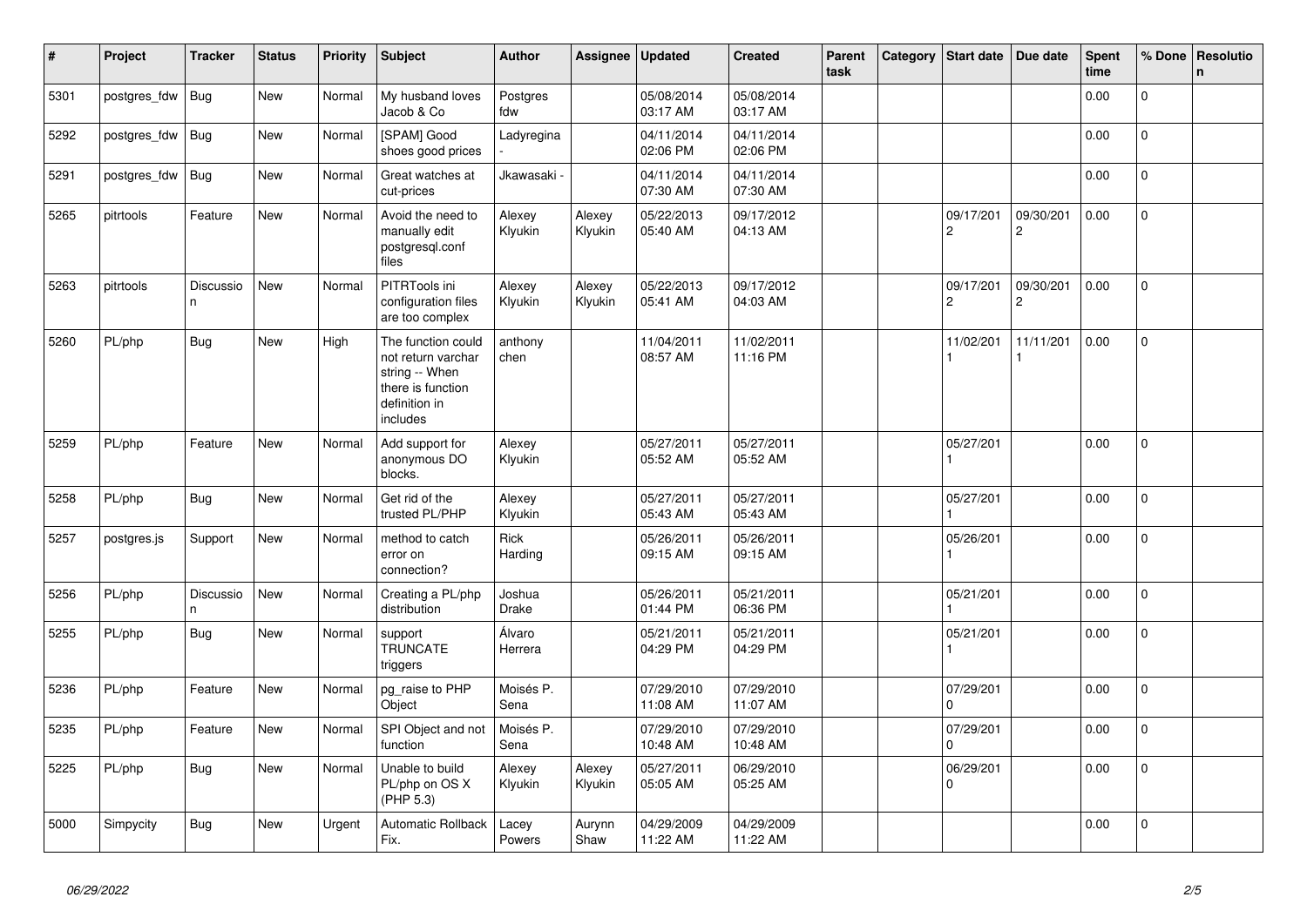| #    | Project   | <b>Tracker</b> | <b>Status</b>   | <b>Priority</b> | <b>Subject</b>                                                 | <b>Author</b>     | Assignee          | <b>Updated</b>         | <b>Created</b>         | Parent<br>task | Category | Start date | Due date  | <b>Spent</b><br>time | % Done       | Resolutio<br>n |
|------|-----------|----------------|-----------------|-----------------|----------------------------------------------------------------|-------------------|-------------------|------------------------|------------------------|----------------|----------|------------|-----------|----------------------|--------------|----------------|
| 4993 | Simpycity | <b>Bug</b>     | New             | High            | Finish docs                                                    | Aurynn<br>Shaw    | Aurynn<br>Shaw    | 11/25/2008<br>11:31 AM | 11/25/2008<br>11:31 AM |                |          |            |           | 0.00                 | $\mathbf{0}$ |                |
| 4984 | PL/php    | Feature        | In<br>Progress  | Normal          | Composite Type<br>Argument as table                            | bford -           |                   | 05/21/2011<br>04:50 PM | 12/15/2005<br>03:38 AM |                |          |            |           | 0.00                 | $\mathbf{0}$ |                |
| 4979 | PL/php    | Feature        | In<br>Progress  | Normal          | Add support for<br>IN/OUT parameters                           | Álvaro<br>Herrera | Alexey<br>Klyukin | 09/14/2011<br>11:21 AM | 12/05/2005<br>07:37 AM |                |          |            | 09/13/201 | 0.00                 | $\mathbf{0}$ |                |
| 4972 | PL/php    | <b>Bug</b>     | In.<br>Progress | Normal          | array $PHP \lt\gt P$ g<br>conversion is<br>broken              | Álvaro<br>Herrera |                   | 05/21/2011<br>04:50 PM | 11/23/2005<br>11:48 AM |                |          |            |           | 0.00                 | $\Omega$     |                |
| 4967 | PL/php    | Feature        | ln.<br>Progress | Normal          | Redesign memory<br>handling                                    | Álvaro<br>Herrera |                   | 05/21/2011<br>04:50 PM | 11/16/2005<br>05:31 PM |                |          |            |           | 0.00                 | 0            |                |
| 4960 | Pggraph   | Bug            | New             | High            | pg error of<br>pggraph_2_2                                     | Devrim<br>Gunduz  | Aurynn<br>Shaw    | 12/30/2008<br>09:09 AM | 12/30/2008<br>09:09 AM |                |          |            |           | 0.00                 | 0            |                |
| 4959 | Pggraph   | <b>Bug</b>     | New             | High            | Upgrade all present<br>pggraph clients to<br>pggraph_2_2       | Aurynn<br>Shaw    | Aurynn<br>Shaw    | 07/28/2008<br>08:07 AM | 07/28/2008<br>08:07 AM |                |          |            |           | 0.00                 | $\mathbf 0$  |                |
| 4958 | Pggraph   | Bug            | New             | High            | Fix the "Help I have<br>no data" problem<br>with pggraph.      | Aurynn<br>Shaw    | Aurynn<br>Shaw    | 07/25/2008<br>11:37 AM | 07/25/2008<br>11:37 AM |                |          |            |           | 0.00                 | 0            |                |
| 4956 | Pggraph   | Bug            | New             | High            | dbrollup.py needs<br>to support pggraph<br>2.2                 | Aurynn<br>Shaw    | Aurynn<br>Shaw    | 07/25/2008<br>08:02 AM | 07/25/2008<br>08:02 AM |                |          |            |           | 0.00                 | $\mathbf{0}$ |                |
| 4954 | Pggraph   | Bug            | New             | High            | pggraph clients                                                | Aurynn<br>Shaw    | Aurynn<br>Shaw    | 07/25/2008<br>07:59 AM | 07/25/2008<br>07:59 AM |                |          |            |           | 0.00                 | $\mathbf 0$  |                |
| 4952 | Pggraph   | <b>Bug</b>     | New             | High            | Help interface                                                 | Aurynn<br>Shaw    | Aurynn<br>Shaw    | 07/21/2008<br>10:40 AM | 07/21/2008<br>10:40 AM |                |          |            |           | 0.00                 | $\mathbf{0}$ |                |
| 4951 | Pggraph   | <b>Bug</b>     | <b>New</b>      | High            | Document date<br>range behaviour                               | Aurynn<br>Shaw    | Aurynn<br>Shaw    | 07/21/2008<br>10:44 AM | 07/21/2008<br>10:38 AM |                |          |            |           | 0.00                 | $\Omega$     |                |
| 4950 | Pggraph   | Bug            | New             | High            | Write unit tests                                               | Aurynn<br>Shaw    | Aurynn<br>Shaw    | 07/17/2008<br>05:02 PM | 07/17/2008<br>05:02 PM |                |          |            |           | 0.00                 | $\mathbf{0}$ |                |
| 4949 | Pggraph   | <b>Bug</b>     | New             | High            | Document<br>behaviour                                          | Aurynn<br>Shaw    | Aurynn<br>Shaw    | 07/21/2008<br>10:44 AM | 07/17/2008<br>04:59 PM |                |          |            |           | 0.00                 | $\mathbf{0}$ |                |
| 4948 | Pggraph   | <b>Bug</b>     | New             | High            | in pggraph_table,<br>prevent crash if no<br>tables present     | Aurynn<br>Shaw    | Aurynn<br>Shaw    | 07/16/2008<br>09:42 PM | 07/16/2008<br>09:42 PM |                |          |            |           | 0.00                 | 0            |                |
| 4947 | Pggraph   | Bug            | New             | High            | Do testing of data<br>arrays                                   | Aurynn<br>Shaw    | Aurynn<br>Shaw    | 07/16/2008<br>09:01 PM | 07/16/2008<br>09:01 PM |                |          |            |           | 0.00                 | $\mathbf{0}$ |                |
| 4945 | Pggraph   | <b>Bug</b>     | New             | High            | Force all graphs to<br>abort if non-specific<br>data specified | Aurynn<br>Shaw    | Aurynn<br>Shaw    | 07/16/2008<br>10:14 PM | 07/15/2008<br>03:32 PM |                |          |            |           | 0.00                 | 0            |                |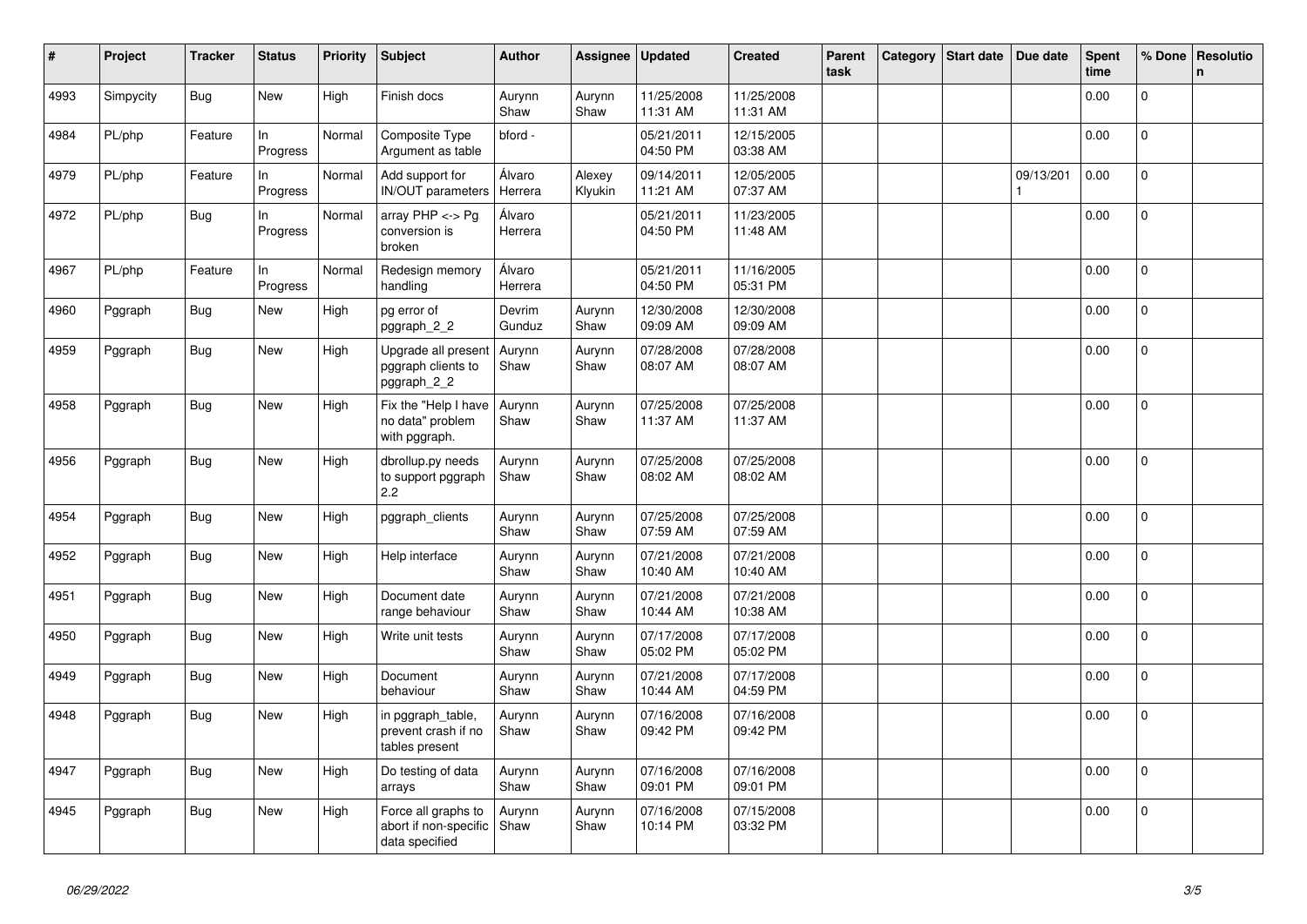| #    | Project | <b>Tracker</b> | <b>Status</b>  | <b>Priority</b> | Subject                                              | <b>Author</b>                    | Assignee       | <b>Updated</b>         | <b>Created</b>         | Parent<br>task | Category | Start date | Due date | <b>Spent</b><br>time | % Done         | Resolutio<br>$\mathsf{n}$ |
|------|---------|----------------|----------------|-----------------|------------------------------------------------------|----------------------------------|----------------|------------------------|------------------------|----------------|----------|------------|----------|----------------------|----------------|---------------------------|
| 4943 | Pggraph | <b>Bug</b>     | New            | Low             | <b>Future Planning</b><br>and Ideas                  | Aurynn<br>Shaw                   | Aurynn<br>Shaw | 07/16/2008<br>10:14 PM | 07/14/2008<br>11:32 AM |                |          |            |          | 0.00                 | $\Omega$       |                           |
| 4940 | Pggraph | Bug            | <b>New</b>     | High            | Remove prefixes                                      | Aurynn<br>Shaw                   | Aurynn<br>Shaw | 07/14/2008<br>11:05 AM | 07/14/2008<br>11:05 AM |                |          |            |          | 0.00                 | 0              |                           |
| 4937 | Pggraph | Bug            | New            | High            | Modification of DB<br>Client code for date<br>ranges | Aurynn<br>Shaw                   | Aurynn<br>Shaw | 07/16/2008<br>10:14 PM | 07/14/2008<br>10:45 AM |                |          |            |          | 0.00                 | $\overline{0}$ |                           |
| 4936 | Pggraph | Bug            | <b>New</b>     | High            | Modify averaging<br>functions                        | Aurynn<br>Shaw                   | Aurynn<br>Shaw | 07/14/2008<br>10:12 AM | 07/14/2008<br>10:11 AM |                |          |            |          | 0.00                 | $\mathbf 0$    |                           |
| 4933 | Pggraph | Feature        | New            | Normal          | Feature requests,<br>pggraph                         | Aurynn<br>Shaw                   | Aurynn<br>Shaw | 03/12/2008<br>12:44 PM | 03/12/2008<br>12:44 PM |                |          |            |          | 0.00                 | $\overline{0}$ |                           |
| 4932 | Pggraph | Feature        | New            | Normal          | Have pggraph<br>directly access Wiki<br>passwords    | Aurynn<br>Shaw                   | Aurynn<br>Shaw | 12/31/2007<br>10:28 AM | 12/31/2007<br>10:28 AM |                |          |            |          | 0.00                 | $\mathbf{0}$   |                           |
| 4931 | Pggraph | Feature        | New            | Normal          | Develop a nagios<br>plugin for pggraph<br>checks     | Devrim<br>Gunduz                 | Aurynn<br>Shaw | 12/18/2007<br>07:24 PM | 12/18/2007<br>07:24 PM |                |          |            |          | 0.00                 | $\Omega$       |                           |
| 4926 | Pggraph | Feature        | New            | Normal          | insert/update/delete   bford -                       |                                  | Aurynn<br>Shaw | 12/26/2007<br>12:26 PM | 08/20/2007<br>04:15 PM |                |          |            |          | 0.00                 | $\Omega$       |                           |
| 4925 | Pggraph | Feature        | <b>New</b>     | Normal          | Allow graphing<br>specific intervals                 | Darcy<br><b>Buskermole</b><br>n. | Aurynn<br>Shaw | 10/16/2007<br>10:28 AM | 07/03/2007<br>08:28 AM |                |          |            |          | 0.00                 | $\overline{0}$ |                           |
| 4915 | Pggraph | Feature        | In<br>Progress | Normal          | insert time should<br>be timestamptz                 | Darcy<br>Buskermole<br>n.        | Aurynn<br>Shaw | 10/16/2007<br>09:45 AM | 03/21/2007<br>06:35 AM |                |          |            |          | 0.00                 | $\mathbf 0$    |                           |
| 4914 | Pggraph | Feature        | In<br>Progress | Normal          | customer feedback                                    | bford -                          | Aurynn<br>Shaw | 08/20/2007<br>02:37 PM | 03/19/2007<br>08:54 PM |                |          |            |          | 0.00                 | $\Omega$       |                           |
| 4908 | Pggraph | Feature        | In<br>Progress | Normal          | Table statistics<br>tablename                        | bford -                          | Aurynn<br>Shaw | 08/20/2007<br>02:35 PM | 01/07/2007<br>07:26 PM |                |          |            |          | 0.00                 | 0              |                           |
| 4901 | Pggraph | Feature        | New            | High            | pggraph_table<br>doesn't list tables                 | bford -                          | Aurynn<br>Shaw | 12/30/2008<br>01:56 PM | 12/29/2006<br>05:18 PM |                |          |            |          | 0.00                 | 0              |                           |
| 4890 | Pggraph | Feature        | In<br>Progress | Normal          | new report(s)                                        | Darcy<br><b>Buskermole</b><br>n  | Aurynn<br>Shaw | 10/16/2007<br>10:20 AM | 09/25/2006<br>10:36 PM |                |          |            |          | 0.00                 | $\mathbf{0}$   |                           |
| 4873 | Odbcng  | Feature        | New            | High            | Win64 version                                        | bford -                          | bford -        | 07/23/2008<br>02:21 AM | 07/23/2008<br>02:21 AM |                |          |            |          | 0.00                 | 0              |                           |
| 4872 | Odbcng  | Bug            | New            | High            | ODBCng +<br><b>UNICODE</b>                           | bford -                          | bford -        | 04/24/2008<br>08:55 AM | 04/24/2008<br>08:55 AM |                |          |            |          | 0.00                 | $\mathbf{0}$   |                           |
| 4868 | Odbcng  | Feature        | <b>New</b>     | High            | Test environment                                     | bford -                          | bford -        | 11/28/2007<br>02:22 PM | 11/27/2007<br>08:48 PM |                |          |            |          | 0.00                 | 0              |                           |